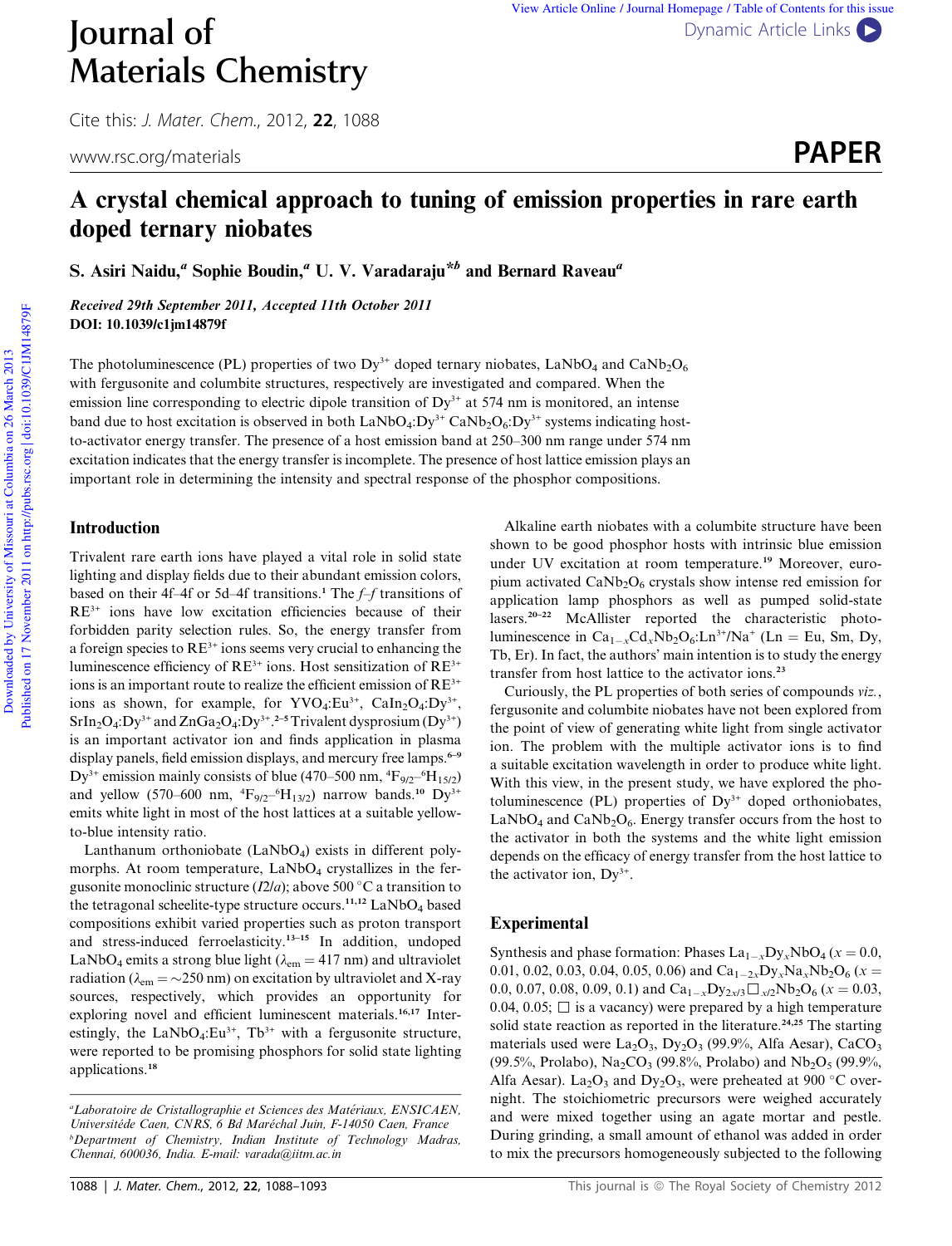

**Fig. 1** X-Ray powder diffraction patterns of  $LaNbO<sub>4</sub>$  and  $CaNb<sub>2</sub>O<sub>6</sub>$ .

heat treatment protocol: 1250 °C for 2 h and 1400 °C for 2 h in air with one intermittent grinding for the  $LaNbO<sub>4</sub>$  series of compounds and  $1200$  °C for 10 h in air with one intermittent grinding for the  $CaNb<sub>2</sub>O<sub>6</sub>$  series. The powder X-ray diffraction patterns (Panalytical X'pert Pro, Cu-K $\alpha$ ) of the undoped and doped phases of  $LaNbO<sub>4</sub>$  and  $CaNb<sub>2</sub>O<sub>6</sub>$  systems are given in Fig. 1a & 1b. All the peaks in the XRD patterns could be indexed based on a monoclinic  $(I2/a)$  unit cell for the LaNbO<sub>4</sub> system and orthorhombic (*Pbcn*) unit cell for the  $CaNb<sub>2</sub>O<sub>6</sub>$ , thereby establishing single-phase nature of all the synthesized phases. Excitation and emission spectra were recorded by using a Horiba Jobin Yvon Fluorolog-3 spectrophotometer having 450 W Xenon lamp. All measurements have been carried out at room temperature.

#### Results and discussion

#### $LaNbO<sub>4</sub>:Dy<sup>3+</sup> system$

The PL excitation spectrum of  $LaNbO<sub>4</sub>$  host lattice is shown in the Fig. 2a. The broad band at 265 nm is attributed to the  $NbO<sub>4</sub>$ charge transfer band  $(O^{2-}Nb^{5+})$  and an additional band at 300 nm is due to the  $NbO<sub>6</sub>$  charge transfer band.<sup>26</sup> The emission spectrum of  $LaNbO<sub>4</sub>$  under 265 nm excitation (Fig. 2b) consists of a broad emission band in the 300–500 nm range with maximum at 419 nm, in agreement with the report of Grisafe *et al.*<sup>17</sup> Other workers reported this band at 408 nm.<sup>26</sup> Yan and



Fig. 2 Excitation and emission spectra of  $\text{LaNbO}_4$ .

Xiao have reported the characteristic emissions of  $Sm^{3+}$ ,  $Dv^{3+}$ and  $Er^{3+}$  under 243 nm excitation in YNbO<sub>4</sub> with fergusonite structure. However, the authors have not reported any white light generation in YNbO<sub>4</sub>:Dy<sup>3+</sup>, though significant host emission is observed in the emission spectrum.<sup>27</sup>

The excitation spectrum of  $La_{0.96}Dy_{0.04}NbO_4$  ( $\lambda_{em} = 574$  nm) (Fig. 3a) consists of a broad band centered around 265 nm and is attributed to the host absorption.<sup>28</sup> The presence of a host absorption band when  $Dy^{3+}$  emission is monitored indicates host-to-activator energy transfer.<sup>1</sup> The  $O^{2}-Dy^{3+}$  charge transfer band is located below 200 nm.<sup>10</sup> The dominant band observed at 351 nm corresponds to the <sup>6</sup>H<sub>15/2</sub>  $\rightarrow$  <sup>6</sup>P<sub>7/2</sub> transition of Dy<sup>3+</sup>.

The emission spectrum of  $La<sub>0.96</sub>Dy<sub>0.04</sub>NbO<sub>4</sub>$ , under host excitation (265 nm) (Fig. 3b), consists of two strong bands at 484 nm and 574 nm corresponding to the characteristic  ${}^4\text{F}_{9/2} \rightarrow {}^6\text{H}_{15/2}$ and  ${}^4F_{9/2}$   $\rightarrow {}^6H_{13/2}$  transitions of Dy<sup>3+</sup>, respectively. The  ${}^4F_{9/2}$  $\rightarrow$  <sup>6</sup>H<sub>11/2</sub> emission band is too weak to be observed. In addition, a moderately intense broad emission band centered at around 419 nm, corresponding to the  $NbO<sub>4</sub><sup>3-</sup>$  moiety of the host, is observed. The presence of an emission band corresponding to the host indicates that energy transfer from the host to  $Dy^{3+}$  is incomplete. If the host transfers the absorbed energy completely to  $Dy^{3+}$ , emission bands corresponding to  $Dy^{3+}$  alone should be observed, as in the NaInW<sub>2</sub>O<sub>8</sub>:Dy<sup>3+</sup> system.<sup>29</sup> The presence of a host emission band emission spectrum is useful for generation of white light. This is illustrated by some examples such as  $CaIn<sub>2</sub>O<sub>4</sub>:Dy<sup>3+</sup>$ ,  $SrIn<sub>2</sub>O<sub>4</sub>:$  $Dy^{3+3,4}$  in which a combination of a  $Dy^{3+}$  emission band due to energy transfer from the host to  $Dy^{3+}$  as well as the host emission band result in white light emission. The inset of Fig. 3 shows the images of (a)  $LaNbO<sub>4</sub>$  and (b)  $La<sub>0.96</sub>Dy<sub>0.04</sub>NbO<sub>4</sub>$  taken under irradiation with a 254 nm external lamp. The emission color is resultant from the three emission bands. Importantly, the  $La<sub>0.96</sub>Dy<sub>0.04</sub>NbO<sub>4</sub>$  emits white light under host excitation.

The emission spectrum of  $La<sub>0.96</sub>Dy<sub>0.04</sub>NbO<sub>4</sub>$  under 351 nm excitation (Fig. 4) has two strong bands due to  $Dy^{3+}$  at 484 ( ${}^{4}F_{9/2}$ )



Fig. 3 Excitation and emission spectra of  $La<sub>0.96</sub>Dy<sub>0.04</sub>NbO<sub>4</sub>$  (Inset shows images of (a) undoped; (b)  $0.04 \text{ Dy}^{3+}$  doped LaNbO<sub>4</sub> under 254 nm external lamp.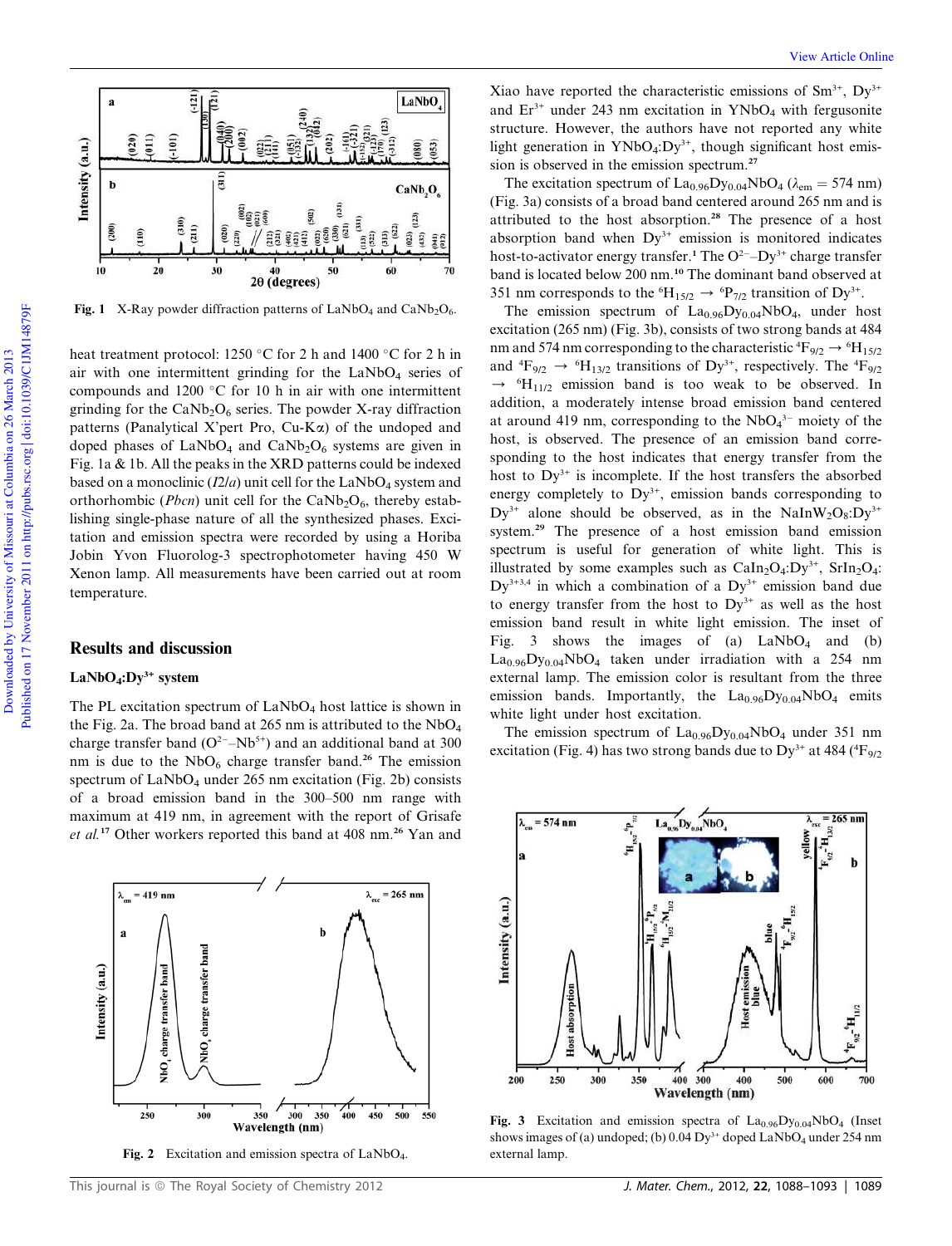

**Fig. 4** Emission spectrum of  $La_{0.96}Dy_{0.04}NbO_4$  under 351 nm excitation (inset shows concentration dependence of  $Dy^{3+}$  emission intensity in  $La_{1-x}Dy_xNbO_4$  under both host and 351 nm excitations).

 $\rightarrow$  <sup>6</sup>H<sub>15/2</sub>) and 576 nm (<sup>4</sup>F<sub>9/2</sub>  $\rightarrow$  <sup>6</sup>H<sub>13/2</sub>). The emission color appears yellow to the naked eye under 351 nm excitation, when checked in a spectrophotometer. However, some of the host lattices doped with  $Dy^{3+}$  emit white light at a suitable yellow-toblue intensity ratio.<sup>30,31</sup> Variation in the concentration of activator ions can influence the emission of a phosphor. Generally, a low concentration of activator ion gives a weak emission, but high concentrations of activator ion can cause quenching of the emission. In the present work, the critical concentration of  $Dy^{3+}$ is found to be  $x = 0.04$  in  $La_{1-x}Dy_xNbO_4$  for emissions measured under both host as well as 351 nm excitations, beyond which concentration quenching occurs (inset of Fig. 4). Usually, the quenching of the emission is due to the rapid exchange of energy among the activator ions at high activator concentrations. During the process, the excitation energy will be trapped at the crystal defects non-radiatively and this will lead to a decrease of the PL emission intensity.<sup>1</sup>

#### $CaNb<sub>2</sub>O<sub>6</sub>:Dy<sup>3+</sup> system$

 $\lambda_{em}$  = 460 nm

band

charge transfer

 $O^2$ -Nb<sup>5+</sup>

260

280

240

 $\mathbf{a}$ 

Intensity (a.u.)

**Host absorption** 

The band with a maximum at 270 nm in the excitation spectrum of undoped CaNb<sub>2</sub>O<sub>6</sub> ( $\lambda_{em}$  = 460 nm) is attributed to the O<sup>2-</sup>-

b

 $\lambda_{\text{exc}}$  = 270 nm

350 400 450 500 550 600 650 700

320

300

Fig. 5 Excitation and emission spectra of CaNb<sub>2</sub>O<sub>6</sub>.

Wavelength (nm)

340

 $Nb<sup>5+</sup>$  charge transfer (Fig. 5a). The emission band at 460 nm (Fig. 5b) is due to the host lattice ( $\lambda_{\rm exc} = 270$  nm) and agrees well with the literature report in which the authors used 253 nm excitation.<sup>19</sup> Other workers have reported the host emission band at 470 nm under 285 nm excitation.<sup>19,23</sup> The CaNb<sub>2</sub>O<sub>6</sub> host gives strong emission in a broad excitation range of 250–285 nm.

The charge balance required for doping of  $Dy^{3+}$  at  $Ca^{2+}$  site in CaNb<sub>2</sub>O<sub>6</sub> can be achieved by one of two ways: (1)  $2Ca^{2+} \rightarrow$  $Dy^{3+}$  + Na<sup>+</sup> and (2) 3Ca<sup>2+</sup>  $\rightarrow$  2Dy<sup>3+</sup> +  $\Box_{Ca}^{2+}$  ( $\Box$ , vacancy). The excitation spectrum recorded while monitoring the 574 nm emission band of  $Dy^{3+}$  in  $Ca_{0.84}Dy_{0.08}Na_{0.08}Nb_2O_6$  is shown in Fig. 6. The spectrum consists of a broad and strong band in the 220–300 nm range with a maximum at 270 nm due to host absorption (the  $O^{2-}$ -Nb<sup>5+</sup> charge transfer band),<sup>23</sup> indicating that host-to-activator energy transfer takes place in the columbite lattice as is the case with the fergusonite lattice. The bands observed in the 300–460 nm region correspond to the *f–f* transitions of the  $Dy^{3+}$ . A remarkable feature is that the absorption bands due to the host as well as intra f–f transition of Dy<sup>3+</sup> ( ${}^6H_{15/2}$   $\rightarrow {}^6P_{7/2}$  at 353 nm) are of comparable intensities. The emission spectra of  $Ca_{1-2x}Dy_xNa_xNb_2O_6$  ( $x=0.07$ , 0.08, 0.09, 0.1) phases under host excitation (270 nm) are shown in Fig. 7. Emission bands are observed at 489 nm and 574 nm corresponding to  ${}^4\text{F}_{9/2} \rightarrow {}^6\text{H}_{15/2}$  (magnetic dipole) and  ${}^{4}F_{9/2} \rightarrow {}^{6}H_{13/2}$  (electric dipole) transitions of Dy<sup>3+</sup>, respectively. A weak broad band is observed at 460 nm due to the host emission. Electric dipole transition is dominant only when the  $Dy^{3+}$  ions occupy sites, with no inversion centers.<sup>30</sup> Dy<sup>3+</sup> emits white light in most of the host lattices at a suitable intensity ratio of yellow-to-blue which in turn depends on the site symmetry and concentration of  $Dy^{3+}$ .  $32-34$ 

In the present case, in  $Ca<sub>0.84</sub>Dy<sub>0.08</sub>Na<sub>0.08</sub>Nb<sub>2</sub>O<sub>6</sub>$ , the presence of broad emission band due to the host in the 400–450 nm region results in white light emission under host excitation (Fig. 8). In contrast, the compound emits yellow light under 353 nm excitation due to the absence of host emission in the blue region.

The emission spectra of  $Ca_{1-x}Dy_{2x/3}\Box_{x/2}Nb_2O_6$  (x = 0.03, 0.04, 0.05) phases under host excitation (270 nm) are shown in Fig. 9. The critical concentrations of  $Dy^{3+}$  are found to be  $x =$ 0.08 (Fig. 7) and 0.04 (Fig. 9) respectively, for  $Ca_{1-2x}Dy_xNa_xNb_2O_6$  and  $Ca_{1-x}Dy_{2x/3}\Box_{x/2}Nb_2O_6$  phases

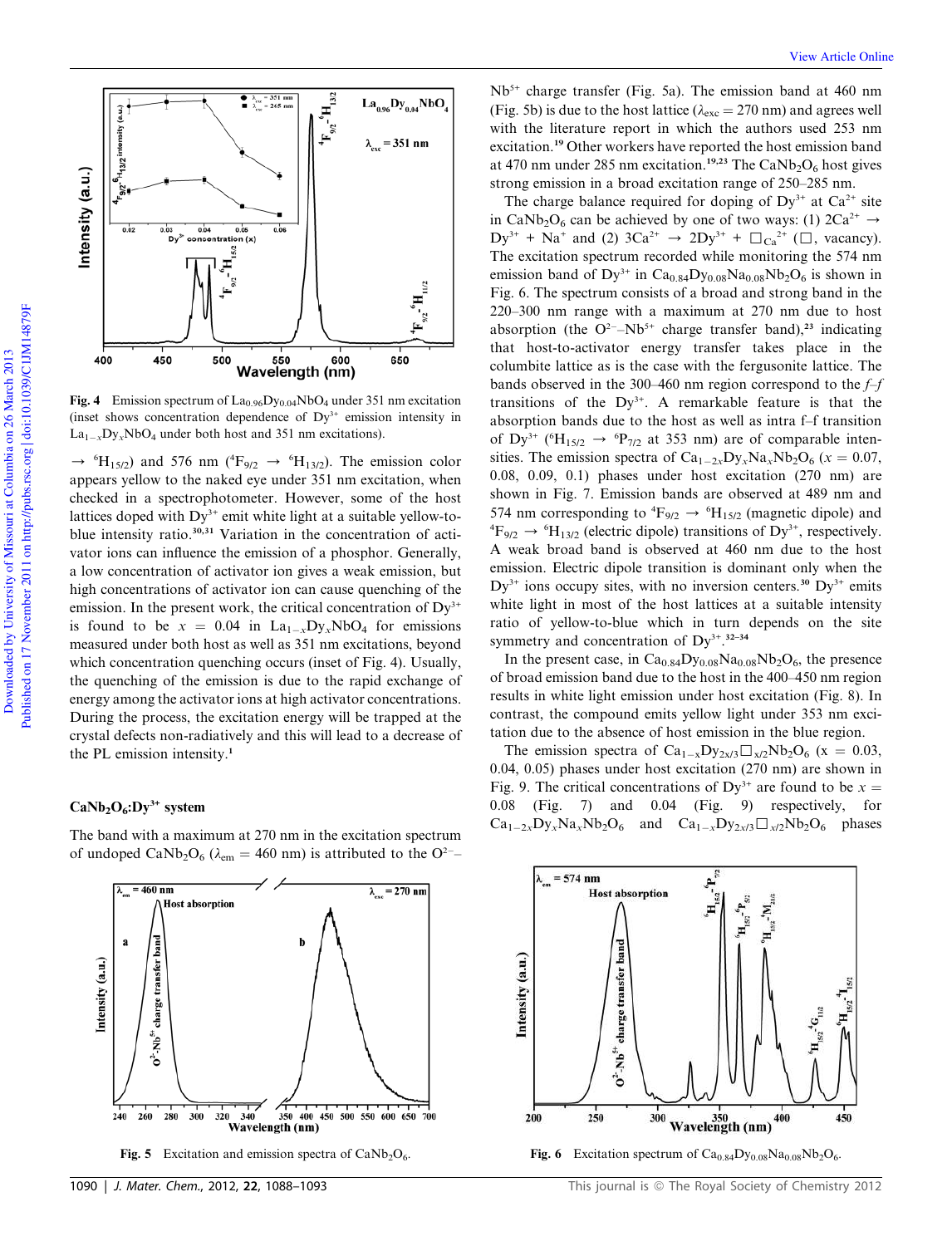

Fig. 7 Emission spectra of  $Ca_{1-2x}Dy_xNa_xNb_2O_6$  ( $x = 0.07, 0.08, 0.09,$ 0.1).



Fig. 8 Comparative emission spectra of  $Ca_{0.84}Dy_{0.08}Na_{0.08}Nb_2O_6$  under host and 353 nm excitations.



**Fig. 9** Emission spectra of  $Ca_{1-x}Dy_xNb_2O_6$  ( $x = 0.03, 0.04, 0.05$ ).

beyond which concentration quenching occurs. The cause for low critical concentration of  $Dy^{3+}$  in  $Ca_{1-x}Dy_{2x/3}\Box_{x/2}Nb_2O_6$ phases is due to the non-radiative loss of excitation energy due to the vacant sites.



Fig. 10 Comparative emission spectra of  $Ca<sub>0.84</sub>Dy<sub>0.08</sub>Na<sub>0.08</sub>Nb<sub>2</sub>O<sub>6</sub>$  and  $Ca<sub>0.94</sub>Dy<sub>0.04</sub>Nb<sub>2</sub>O<sub>6</sub>$  (inset shows the photoluminescence images of (a) LaNbO<sub>4</sub> (b) Ca<sub>0.84</sub>Dy<sub>0.08</sub>Na<sub>0.08</sub>Nb<sub>2</sub>O<sub>6</sub> and c) Ca<sub>0.94</sub>Dy<sub>0.04</sub>Nb<sub>2</sub>O<sub>6</sub> irradiated with a 254 nm external lamp).

Furthermore, the emission spectra of  $Ca<sub>0.84</sub>Dy<sub>0.08</sub>$  $Na<sub>0.08</sub>Nb<sub>2</sub>O<sub>6</sub>$  and  $Ca<sub>0.94</sub>Dy<sub>0.04</sub> \square<sub>0.02</sub>Nb<sub>2</sub>O<sub>6</sub>$  phases are compared under host excitation (Fig. 10). The results reveal more intense emission bands of  $Dy^{3+}$  for  $Ca_{0.94}Dy_{0.04}Nb_2O_6$ , *vis-á-vis*  $Ca<sub>0.84</sub>Dy<sub>0.08</sub>Na<sub>0.08</sub>Nb<sub>2</sub>O<sub>6</sub>$ . This may be due to a large distortion around  $Dy^{3+}$  at  $Ca^{2+}$  sites induced by the presence of vacancies at these sites. The images of LaNbO<sub>4</sub>,  $Ca<sub>0.84</sub>Dy<sub>0.08</sub>Na<sub>0.08</sub>Nb<sub>2</sub>O<sub>6</sub>$ and  $Ca_{0.94}D_{y_{0.04}}\Box_{0.02}Nb_2O_6$  phases, irradiated under a 254 nm external lamp are shown in the inset of Fig. 10.

#### **Discussion**

A comparative account of the two systems is in order. The basic difference between the two systems lies in the local structure of the  $NbO<sub>6</sub>$  and  $LaO<sub>8</sub>/CaO<sub>6</sub>$  polyhedra, in terms of both the coordination geometry as well as the connectivity of the polyhedra. This difference plays an important role in the energy transfer from the host (Nb–O charge transfer excitation) to  $Dy^{3+}$ doped at the La/Ca sites as well as in determining the critical concentration of the dopant ion. In the present study, it is observed that the ratio of the intensity of  ${}^4\text{F}_{9/2} \rightarrow {}^6\text{H}_{13/2}$  electric dipole transition to that of the host emission is approximately two times that in the fergusonite phases, whereas the corresponding ratio in the columbite is seven times this under host excitation. Indeed, the  $Dy^{3+}$  doped LaNbO<sub>4</sub> has an indigo tinge whereas,  $Dy^{3+}$  doped  $CaNb<sub>2</sub>O<sub>6</sub>$  appears pure white under an external (254 nm) lamp to the naked eye. The observations can be rationalized based on the structural features of the two systems.

LaNbO<sup>4</sup> crystallizes with fergusonite structure in the *I*2/ *a* monoclinic symmetry.<sup>35</sup> Nb<sup>5+</sup> is coordinated to 6 oxygen atoms  $(4 + 2$  coordination; two long Nb<sup>5+</sup>–O bonds and four short) to form a distorted octahedron, whereas  $La^{3+}$  ions are surrounded by 8 oxygen atoms to form a distorted cube. In this crystal structure,  $NbO<sub>6</sub>$  polyhedra share edges with other  $NbO<sub>6</sub>$  polyhedra forming 1-D zig-zag chains along the *a*-direction. In addition, the  $NbO<sub>6</sub>$  polyhedra share edges with  $LaO<sub>8</sub>$  polyhedra. The  $LaO_8$  polyhedra share edges with each other and form zigzag chains along the *a*-direction (Fig. 11a). The chains are in turn connected through edge sharing  $LaO_8$  polyhedra forming a 3-D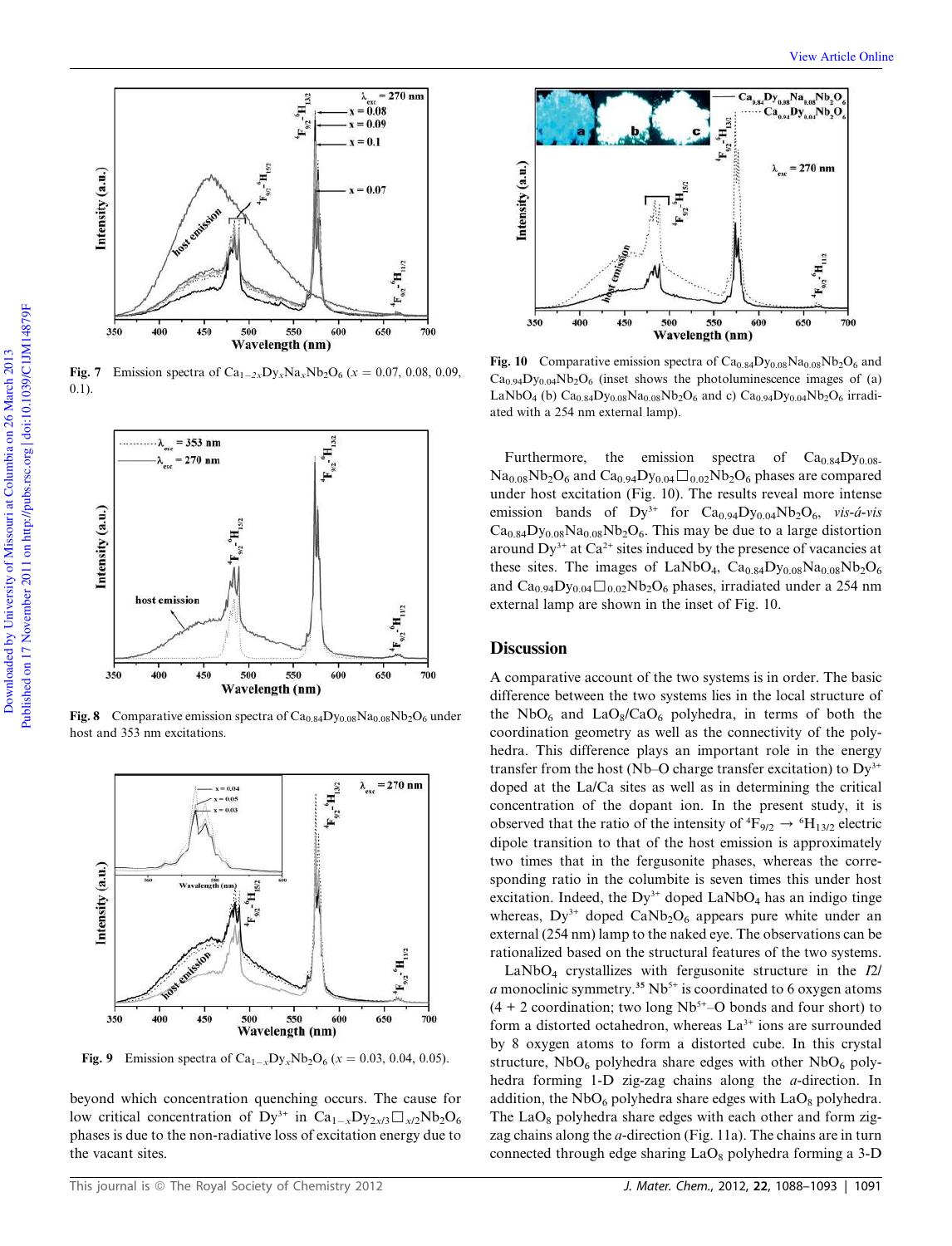

Fig. 11 Crystal structures of LaNbO<sub>4</sub> (NbO<sub>6</sub> octahedra are represented in blue and LaO<sub>8</sub> ions with yellow) and CaNb<sub>2</sub>O<sub>6</sub> (NbO<sub>6</sub> octahedra are represented in green and  $CaO<sub>6</sub>$  ions with yellow).

network. As a result, the 1-D zig-zag chains of  $NbO<sub>6</sub>$  polyhedra are isolated from each other whereas, the  $LaO<sub>8</sub>$  polyhedra are interconnected in all three crystallographic directions. The Nb– O-Nb and Nb-La-Nb bond angles are  $123.794^{\circ}$ ,  $170.779^{\circ}$ , respectively.<sup>35</sup> Hence, energy transfer from the host to the activator ion will not be facile, whereas the rapid migration of energy between the activator ions located on the La<sup>3+</sup> sites would be facilitated. Consequently, quenching of the emission occurs even at low concentrations of the activator ion, as is observed in the present case. The emission intensity of the host is high, even in the doped phases (Fig. 4) and concentration quenching occurs at 4 at% doping of the activator.

The behavior of the  $CaNb<sub>2</sub>O<sub>6</sub>:Dy<sup>3+</sup>$  phosphors is in complete contrast to that of the LaNbO<sub>4</sub>:Dy<sup>3+</sup> system. CaNb<sub>2</sub>O<sub>6</sub> crystallizes in *Pbcn* orthorhombic symmetry (the columbite structure). In this crystal structure (Fig. 11b) the  $NbO<sub>6</sub>$  octahedra share edges and apices with other  $NbO<sub>6</sub>$  octahedra forming double layers in the (100) plane. The  $NbO<sub>6</sub>$  octahedra are in turn connected to the  $CaO<sub>6</sub>$  polyhedra through their corners. The  $CaO<sub>6</sub>$ octahedra share edges and form zig-zag chains running along the *c*-axis. These chains are disconnected from each other and form layers parallel to (100). The (100) double layers of edge and corner shared  $NbO<sub>6</sub>$  octahedra and the single layers of chains of  $CaO<sub>6</sub>$  octahedra alternate along the *a*-axis.<sup>36</sup> Such an arrangement would facilitate energy transfer from the host to the rare earth ion doped at the Ca site, while the tri dimensional exchange of energy between the rare earth ions, present in the alternate layers of  $CaO<sub>6</sub>$  octahedra will be hindered. As a consequence, one would expect a higher quenching concentration of the rare-earth, and indeed the same is observed in the present study. The Nb–O– Nb and Nb–Ca–Nb bond angles are  $164.579^{\circ}$  and  $175.345^{\circ}$ , respectively.<sup>36</sup> The energy transfer in  $CaNb<sub>2</sub>O<sub>6</sub>:Dy<sup>3+</sup>$  would be more facile than in LaNbO4:Dy<sup>3+</sup>, as is observed in the present study.

Another interesting feature is the relative intensities of the two bands corresponding to the electric dipole transition. When  $Dy^{3+}$ 

occupies six coordinated sites in the columbite structure, the 574 nm peak has almost the same intensity as that of the 576 nm peak. In contrast, when Dy<sup>3+</sup> occupies eight coordinated sites in the fergusonite structure the intensity of the 576 nm peak is almost negligible compared to that of the 574 nm peak (about 10% of the intensity).

#### **Conclusions**

PL properties of two systems of ternary niobates  $LaNbO<sub>4</sub>$  (fergusonite) and  $CaNb<sub>2</sub>O<sub>6</sub>$  (columbite) doped with  $Dy<sup>3+</sup>$  have been studied under UV light excitation. Energy transfer from the host to  $Dy^{3+}$  is observed in both the systems, albeit with differing degrees of efficacy. The critical concentrations of  $Dy^{3+}$  in La<sub>1-x</sub>Dy<sub>x</sub>NbO<sub>4</sub>, Ca<sub>1-2x</sub>Dy<sub>x</sub>Na<sub>x</sub>Nb<sub>2</sub>O<sub>6</sub> and Ca<sub>1-x</sub>Dy<sub>2x/3</sub> $\Box$ <sub>x/2</sub> Nb<sub>2</sub>O<sub>6</sub> are found to be  $x = 0.04$ ,  $x = 0.08$  and  $x = 0.04$ , respectively. The energy transfer from the host to the activator and the critical concentration of the activator are critically dependent on the structural features of the host lattice. A combination of well-connected polyhedra containing the host ions ( $Nb<sup>5+</sup>$ ) and the activator ions ( $Dy<sup>3+</sup>$ ), and poorly connected polyhedra of the activator ions appears to be the key to achieve high host-to-activator energy transfer and high critical concentration of dopant, respectively. In the case of  $Ca_{1-2x}Dy_xNa_xNb_2O_6$  and  $Ca_{1-x}Dy_{2x/3}\Box_{x/2}Nb_2O_6$ , the blue emission due to the host is suppressed (due to more effective energy transfer) leading to white light generation. The composition Ca<sub>0.94</sub>Dy<sub>0.04</sub> $\Box$ <sub>0.02</sub>Nb<sub>2</sub>O<sub>6</sub> exhibits intense white light under host excitation.

#### Notes and References

- 1 G. Blasse and B. C. Grabmaier, in: *Luminescent Materials*, Springer-Verlag, Berlin, Germany, 1994.
- 2 M. Yu, J. Lin, Z. Wang, J. Fu, S. Wang, H. J. Zhang and Y. C. Han, *Chem. Mater.*, 2002, 14, 2224–2231.